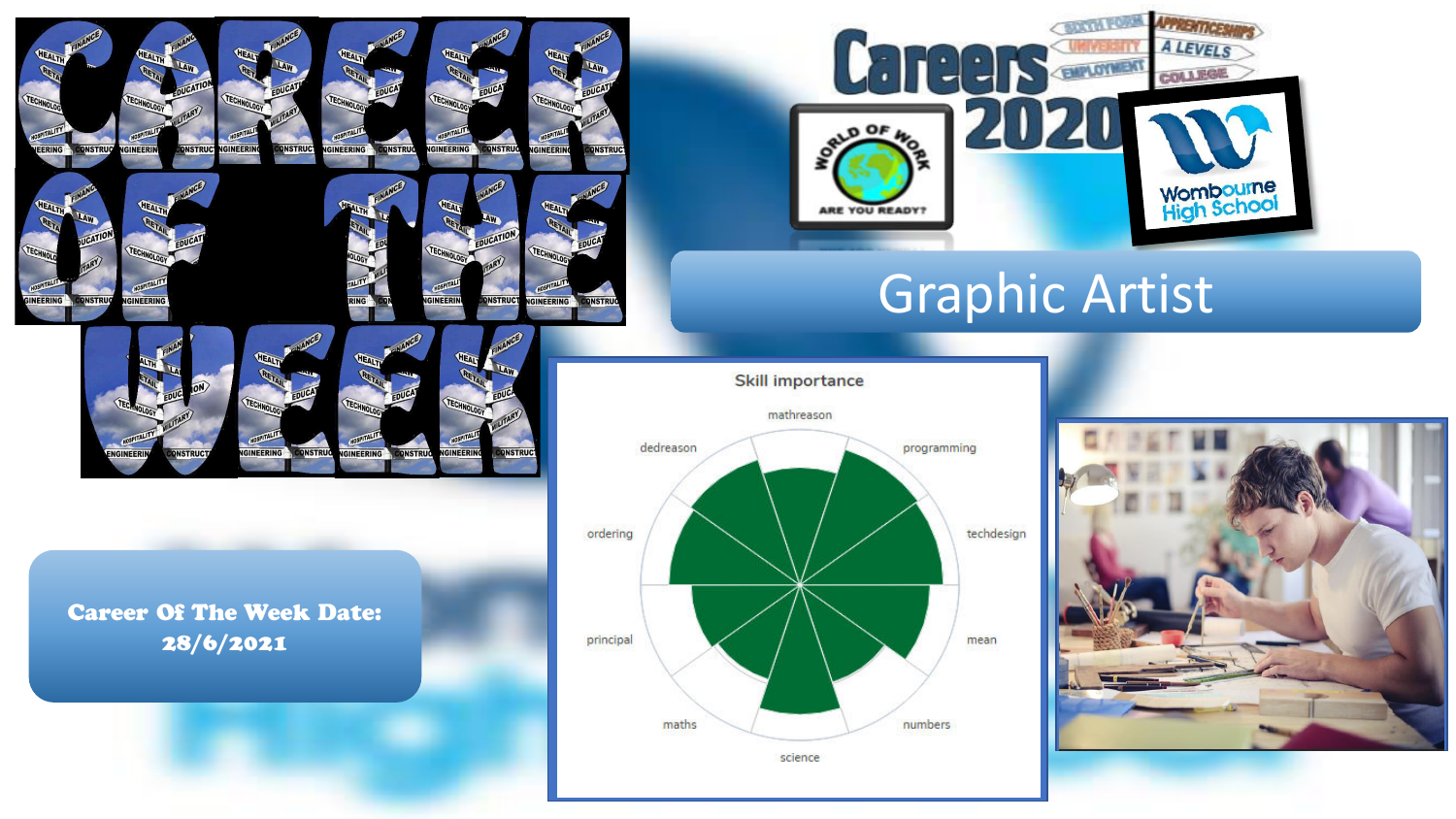

## Graphic Artist



### £31,200 average salary

The UK average salary is £28,758

Insert avg salary, weekly hours and male/female average weekly hours

There are 37.5 hours in the average working week

62% male 38% female

The UK workforce is 47% female and 53% male

#### **Description?**

 $\left( 2\right)$ 

 $\odot$ 

Graphic designers use illustrative, sound, visual and multimedia techniques to convey a message for information, entertainment, advertising, promotion or publicity purposes, and create special visual effects and animations for computer games, film, interactive and other media.

#### **Qualifications**

Entrants have usually completed a foundation course, a BTEC/SQA award, a degree and/or postgraduate qualification. NVQs/SVQs in Design (in various disciplines) are available at Levels 2 and 3. Portfolio work is also important for entry.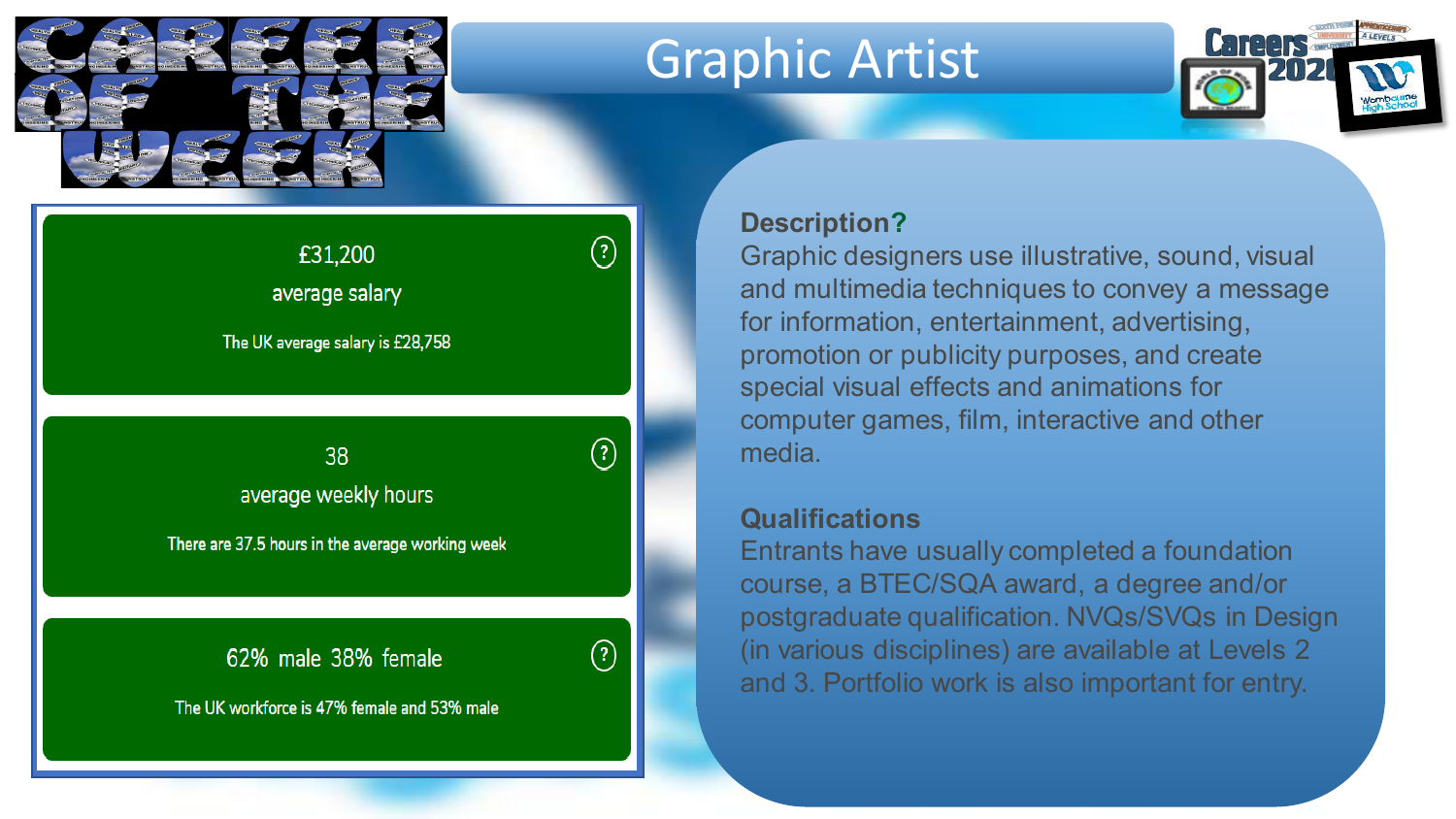

### Graphic Artist





#### **Tasks**

•Liaises with client to clarify aims of project brief, discusses media, software and technology to be used, establishes timetable for project and defines budgetary constraints; •Undertakes research into project, considers previous related projects and compares costs of using different processes;

•Prepares sketches, scale drawings, models, colour schemes and other mock-ups to show clients and discusses any required alterations; •Prepares specification and instructions for realisation of the project;

•Liaises with other parts of the production team to ensure graphic design fits with other elements, processes and timescales; •Produces or oversees creation of the final product.